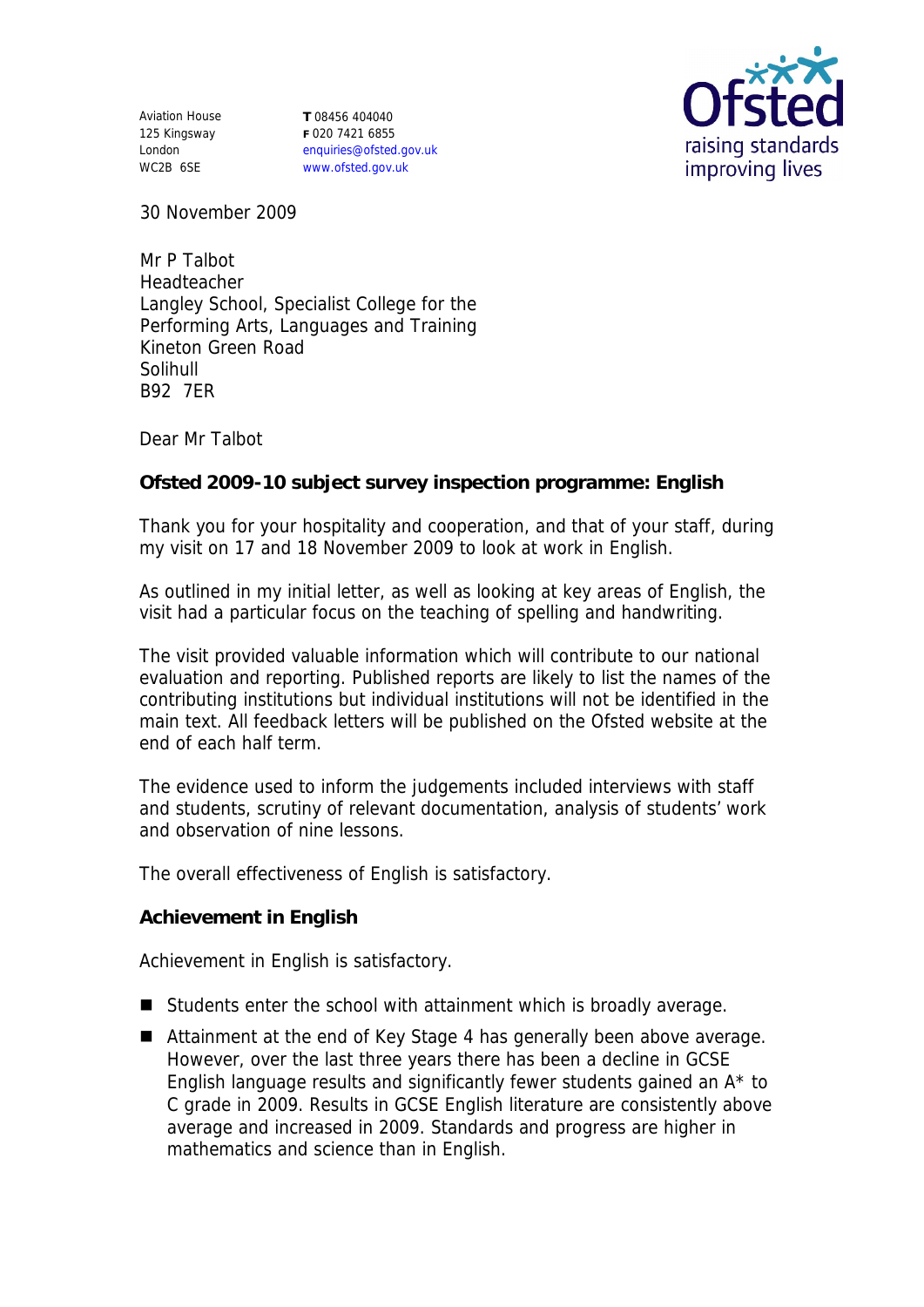- Students have made satisfactory progress in English over the last three years, although in 2009 a higher proportion than in previous years did not attain their expected grades. Lower ability students, including those with special educational needs and/or disabilities, make good progress in English. Middle and higher ability students make satisfactory progress.
- In the lessons seen, students were well behaved, cooperative, keen and listened well. They had the confidence to contribute and ask questions. In the higher ability groups observed, the quality of sustained dialogue between students was high.

## **Quality of teaching in English**

The quality of teaching is good overall but varies across the department.

- Teachers have good subject knowledge. They combine whole-class commentary and dialogue effectively with opportunities for students to work individually or in groups. Teachers mostly make good use of assessment criteria to plan lessons although, in a minority of lessons, students were not clear enough about the purpose of the different activities and the intended outcome.
- In the best lessons observed, the teacher had a strong and positive relationship with the class. The challenges set to improve reading and writing were precise and supported by carefully planned activities and resources.
- Where teaching was less effective, there were weaknesses in the use of learning objectives and the assessment of learning outcomes. In these lessons, the sequencing of tasks lacked continuity and focus. Too few lessons made effective use of plenaries to summarise learning.
- Students know their targets and understand the criteria by which they are assessed. They value teachers' comments on how to improve their work and appreciate the specific help they receive to make progress.

**Quality of the curriculum in English**

The quality of the curriculum is good.

- Students enjoy English because they are encouraged to discuss issues, express opinions and speak in role. They like the opportunities to do independent research using information and communication technology, and practical exercises such as piecing together a poem presented in lines or sections. Students particularly enjoy the cross-curricular 'Space' module in Year 7.
- The current schemes of work are suitably broad and cover all areas of skills. They are being adjusted to reflect national guidance at Key Stage 3. At Key Stage 4, in response to the need to improve results in English language, good changes have been made to the entry policy for English language and literature and there is increased provision for additional support and more exam practice.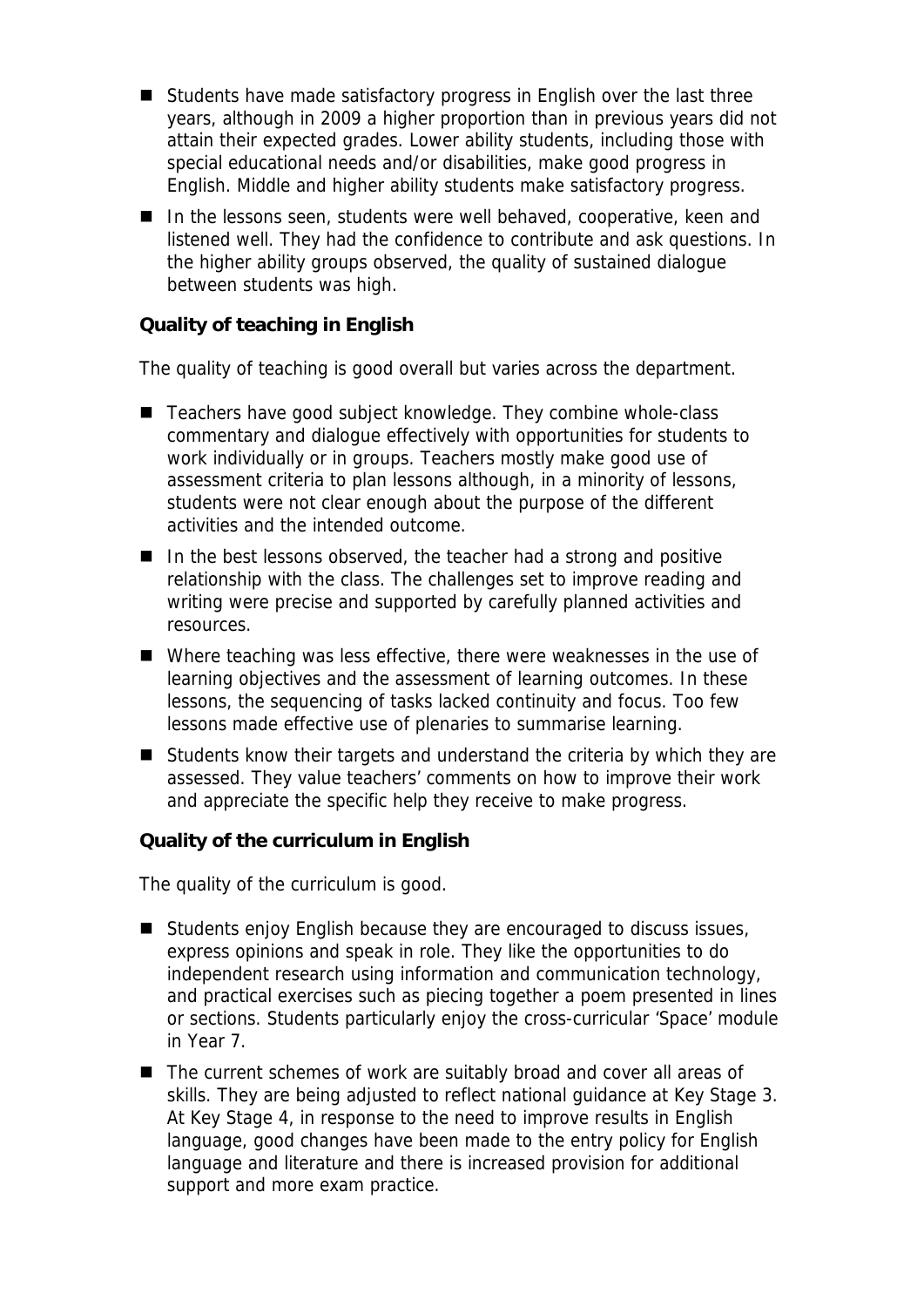- The single-sex groups for higher ability students in Years 9 to 11 are popular with boys and girls and effective in promoting discussion and debate.
- The popular paired-reading programme enables younger students with lower reading scores to develop their confidence in reading. The regular library sessions and use of reading journals successfully encourage reading for pleasure. Poetry events and theatre visits enrich the curriculum.

**Effectiveness of leadership and management in English**

Leadership and management are satisfactory.

- The assessment and monitoring of students' progress in English last year was not sufficiently rigorous to identify potential underachievement in GCSE English language. Effective action has been taken to analyse weaknesses in performance including: the better use of data and assessment; closer monitoring of coursework; and improved consistency of additional support for students. However, it is too early to assess the impact of these well-planned measures.
- Local Authority English consultants have provided good support in enabling faculty leaders to understand strengths and weaknesses with more precision and detail. Target-setting is realistic and challenging for students in all year groups.
- Strategies for reversing the decline in attainment in English language are in place and there is strong commitment by leaders at all levels to improve student outcomes.

**Subject issue: the teaching of spelling and handwriting**

There is a planned spelling programme in Years 7 and 8 which teaches patterns and tests spelling. Teachers regularly correct spelling in their marking. Students with dyslexia are supported well in their spelling and writing skills in the additional resource centre for specific special educational needs and/or disabilities. Lower ability students, taught by staff from this unit, develop confidence in spelling through multi-sensory approaches and the use of synthetic phonics.

**Areas for improvement, which we discussed, include:**

- raising achievement, especially of middle and higher ability students, by:
	- closer and more frequent monitoring of progress to ensure that students meet their targets
	- improving the use of lesson objectives and the planning of lessons so that the sequence of activity is coherent and directed towards a clear learning outcome
	- making more effective use of plenaries to summarise learning outcomes in lessons
	- evaluating the impact of departmental strategies to prevent underachievement.